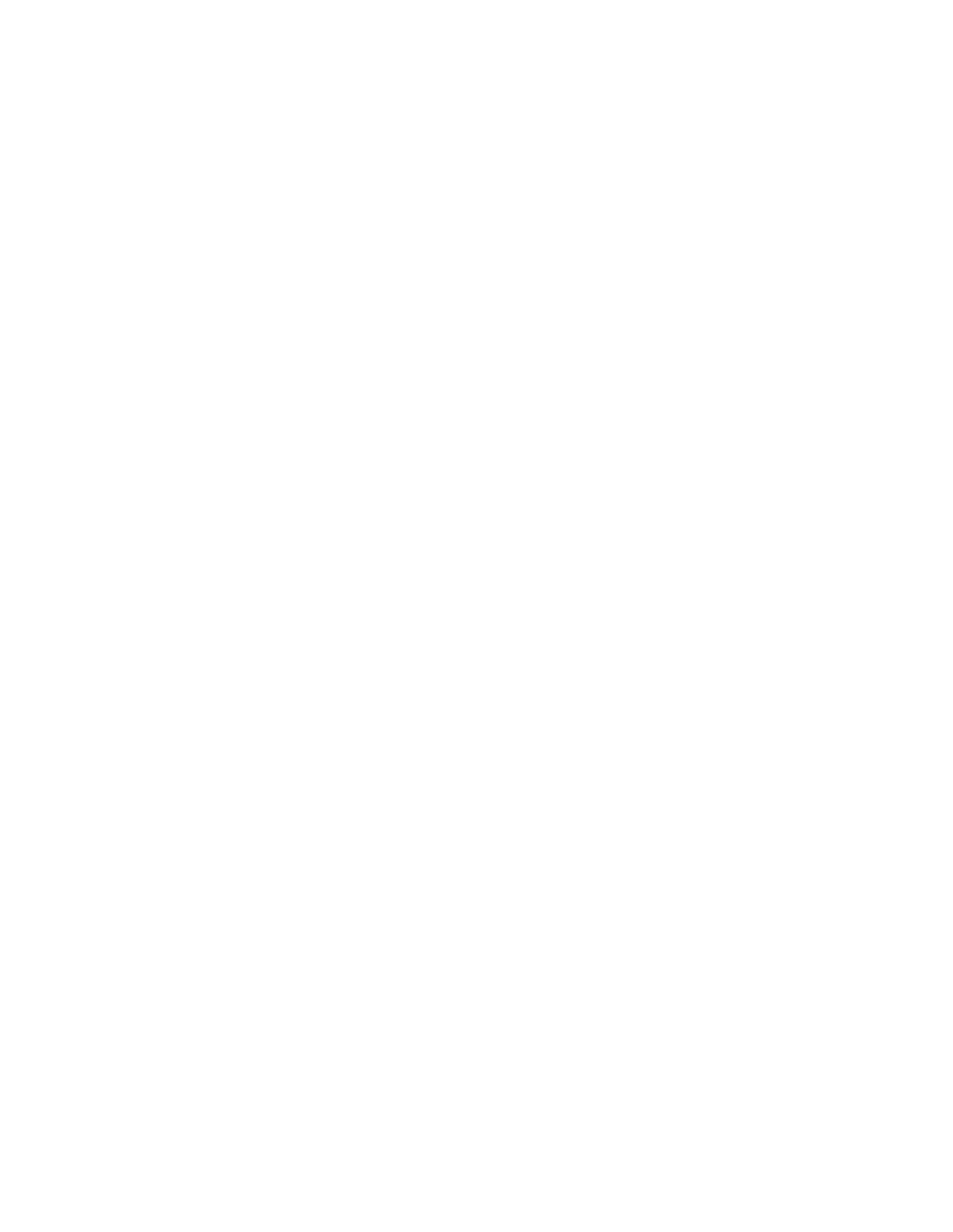From: Robin Bowie Sent: Thursday, February 06, 2014 4:28 PM To: Elder Ghigiarelli -MDE-Subject: RE: Hotel Demolition at BWI Marshall--Request for Coastal Zone Management Consistency Review

Elder:

Thank you so much! MAA agrees with your determination and thanks you for your quick response to our request.

Have a good day!

From: Elder Ghigiarelli -MDE- [elder.ghigiarelli@maryland.gov] Sent: Thursday, February 06, 2014 3:27 PM To: Robin Bowie Subject: Re: Hotel Demolition at BWI Marshall--Request for Coastal Zone Management Consistency Review

Robin,

I am responding to your request for a Federal Consistency determination, pursuant to Section 307 of the Federal Coastal Zone Management Act of 1972, as amended (CZMA), for the proposed demolition of the recently vacated Four Points Hotel at Baltimore/Washington International Thurgood Marshall Airport. The demolition will consist of removing the main building, adjacent wings to the main building, and the swimming pool.

Upon demolition and removal, the site will then be graded and seeded. The information provided also notes that the project will not result in any impacts to sensitive resources, including wetlands, waterways, or forests.

Based on these considerations, the proposed demolition is consistent with the Maryland Coastal Zone Management Program, as required by Section 307 of the CZMA. Please note that this determination does not obviate the responsibility to obtain any other State approvals that may be necessary for the project.

If you have any questions, please contact me.

\_\_\_\_\_\_\_\_\_\_\_\_\_\_\_\_\_\_\_\_\_\_\_\_\_\_\_\_\_\_\_\_\_\_\_\_\_\_\_\_

\_\_\_\_\_\_\_\_\_\_\_\_\_\_\_\_\_\_\_\_\_\_\_\_\_\_\_\_\_\_\_\_\_\_\_\_\_\_\_\_

Elder

Elder Ghigiarelli, Jr. Deputy Program Administrator Federal Consistency Coordinator Wetlands and Waterways Program Maryland Department of the Environment Phone: (410) 537-3763 Fax: (410) 537-3751

On Tue, Jan 28, 2014 at 10:51 AM, Robin Bowie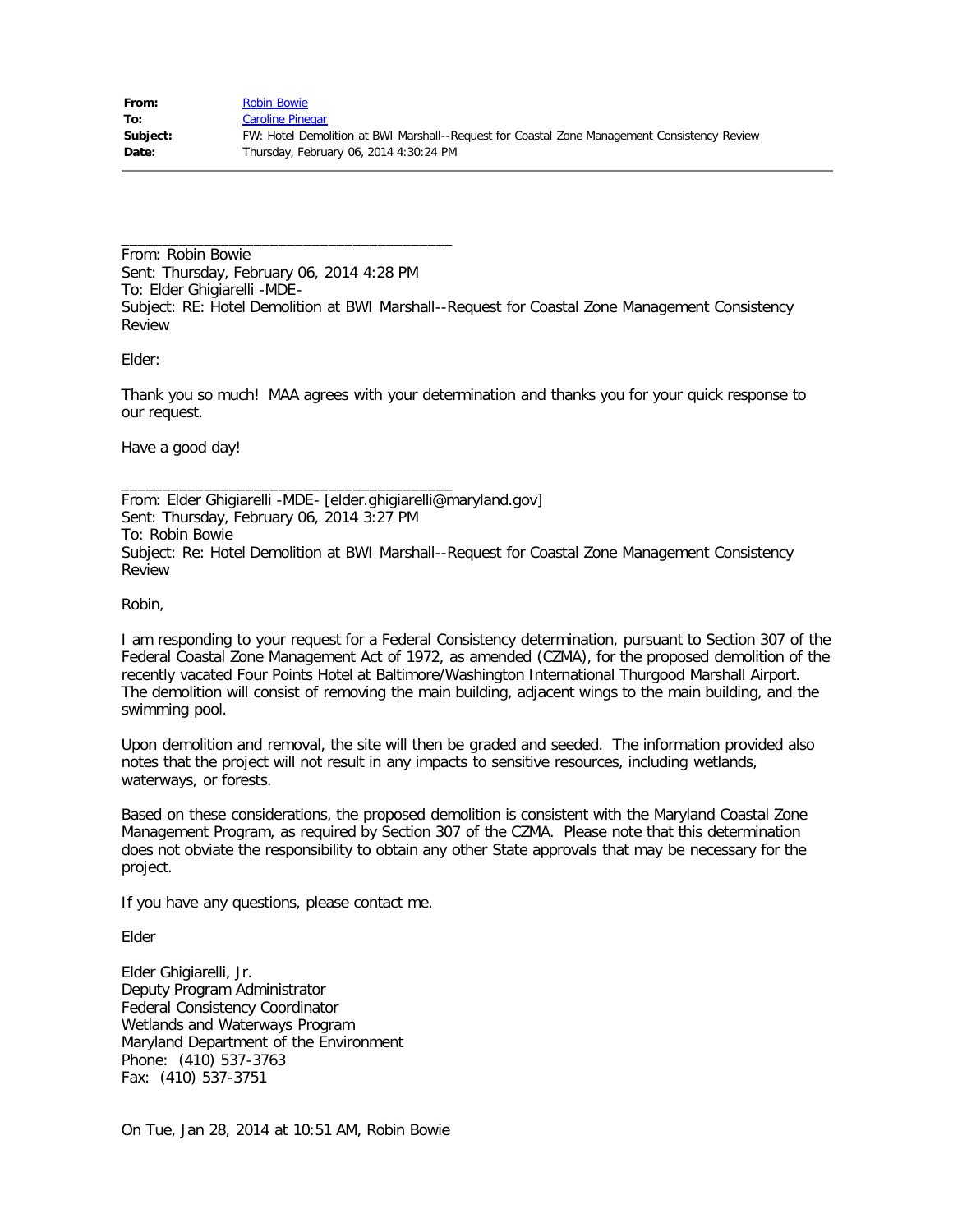<rbowie@bwiairport.com<<mailto:rbowie@bwiairport.com>>> wrote:

Elder:

Happy New Year! Hope all is well with your this year!

The Maryland Aviation Administration (MAA) is currently preparing a CATEX for the Federal Aviation Administration (FAA) for the demolition of the recently vacated Four Points Hotel at BWI Marshall. The hotel was vacated on December 1, 2013, and, although MAA tried to procure another hotel operator, that process proved unsuccessful.

The airport administration has determined that the hotel complex needs to be demolished as a matter of public need and exigency for the following reasons:

o There is concern that the building could become an attractive nuisance for various unlawful activities.

o There are public safety hazards on the site, including an outdoor swimming pool.

o The vacant hotel building structures present increased liability exposure for the airport.

o The added expense to maintain and provide security for the unoccupied hotel would significantly impact the airport's operating budget.

o There are no adverse impacts to the airport posed by the building's removal.

o There would be positive impacts from removing the aging building complex.

The demolition will consist of removing the main building, adjacent wings to the main building, and the swimming pool. The area will be graded and seeded. The work will not result in any impacts to wetlands, waterways, or forests.

MAA is requesting a Coastal Zone Management Consistency review on this project for inclusion into the CATEX being prepared. If you have any questions, please do not hesitate to call me. Thanks in advance!

Ms. Robin M. Bowie Manager, Division of Environmental Planning Maryland Aviation Administration Baltimore/Washington International Thurgood Marshall Airport 410-859-7103<tel:410-859-7103> (office) 410-859-7082<tel:410-859-7082> (fax) rbowie@bwiairport.com<[mailto:rbowie@bwiairport.com>](mailto:rbowie@bwiairport.com)

Mailing Address P.O. Box 8766 BWI Airport, MD 21240

Overnight Shipping Address 991 Corporate Boulevard Linthicum, MD 21090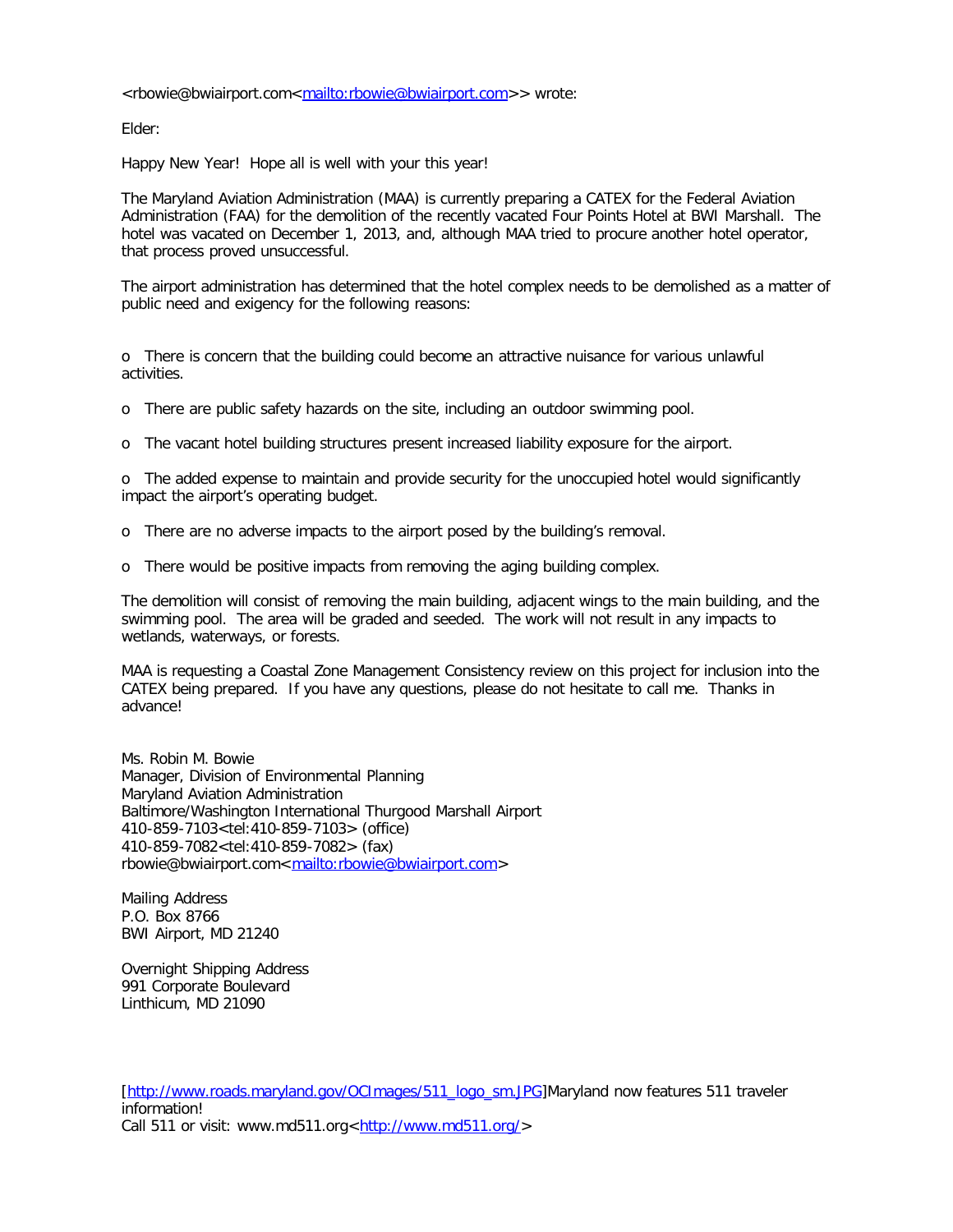| From:    | Beth Cole - MHT                                              |
|----------|--------------------------------------------------------------|
| To:      | <b>Robin Bowie</b>                                           |
| cc:      | Beth Cole; Caroline Pinegar                                  |
| Subject: | Re: Demolition of Four Points Sheraton Hotel at BWI Marshall |
| Date:    | Wednesday, March 12, 2014 11:03:27 AM                        |

### Robin,

Thank you for briefing me about this project in our phone conversation this morning and for the email explanation. For the reasons outlined in your email and discussed in our conversation, the Maryland Historical Trust, MD's State Historic Preservation Office, agrees that no further coordination or historic preservation review is warranted for the proposed demolition of the former Four Points Hotel at BWI Marshall. Please let me know if you have questions or need further assistance. Have a good day,

Beth Cole

## **Beth Cole**

Administrator, Project Review and Compliance Maryland Historical Trust 100 Community Place Crownsville, MD 21032 [beth.cole@maryland.gov](mailto:beth.cole@maryland.gov) / 410-514-7631 [mht.maryland.gov](http://mht.maryland.gov/)

Please note my new email address as of 12/18/13: **[beth.cole@maryland.gov](mailto:beth.cole@maryland.gov)**

### On Wed, Mar 12, 2014 at 10:35 AM, Robin Bowie <[rbowie@bwiairport.com](mailto:rbowie@bwiairport.com)> wrote:

Hi, Beth,

As we discussed this morning via phone, the Maryland Aviation Administration (MAA) is currently preparing a Short Form EA for the Federal Aviation Administration (FAA) for the demolition of the recently vacated Four Points Hotel at BWI Marshall. The hotel was vacated on December 1, 2013, and, although MAA tried to procure another hotel operator, that process proved unsuccessful. The project is needed as a matter of public need and exigency. The project initially begun as a CATEX, however, the Proposed Action is not specifically listed in FAA Order 1050.1E paragraphs 307 through 312, therefore the Short Form EA is needed.

The hotel was included in BWI Marshall's 1996 Historic Preservation Plan (HPP) and is in a "previously evaluated/no additional study required" area of the Airport. The former hotel buildings are not 50 years old and are not "exceptionally important to be considered eligible for listing." Additionally the former hotel demolition is not in a location that could affect other nearby historic, architectural, archaeological or cultural resources.

MAA believes based on the information provided above no additional coordination would need to take place with MHT at this time. Would you please respond to this email with your opinion so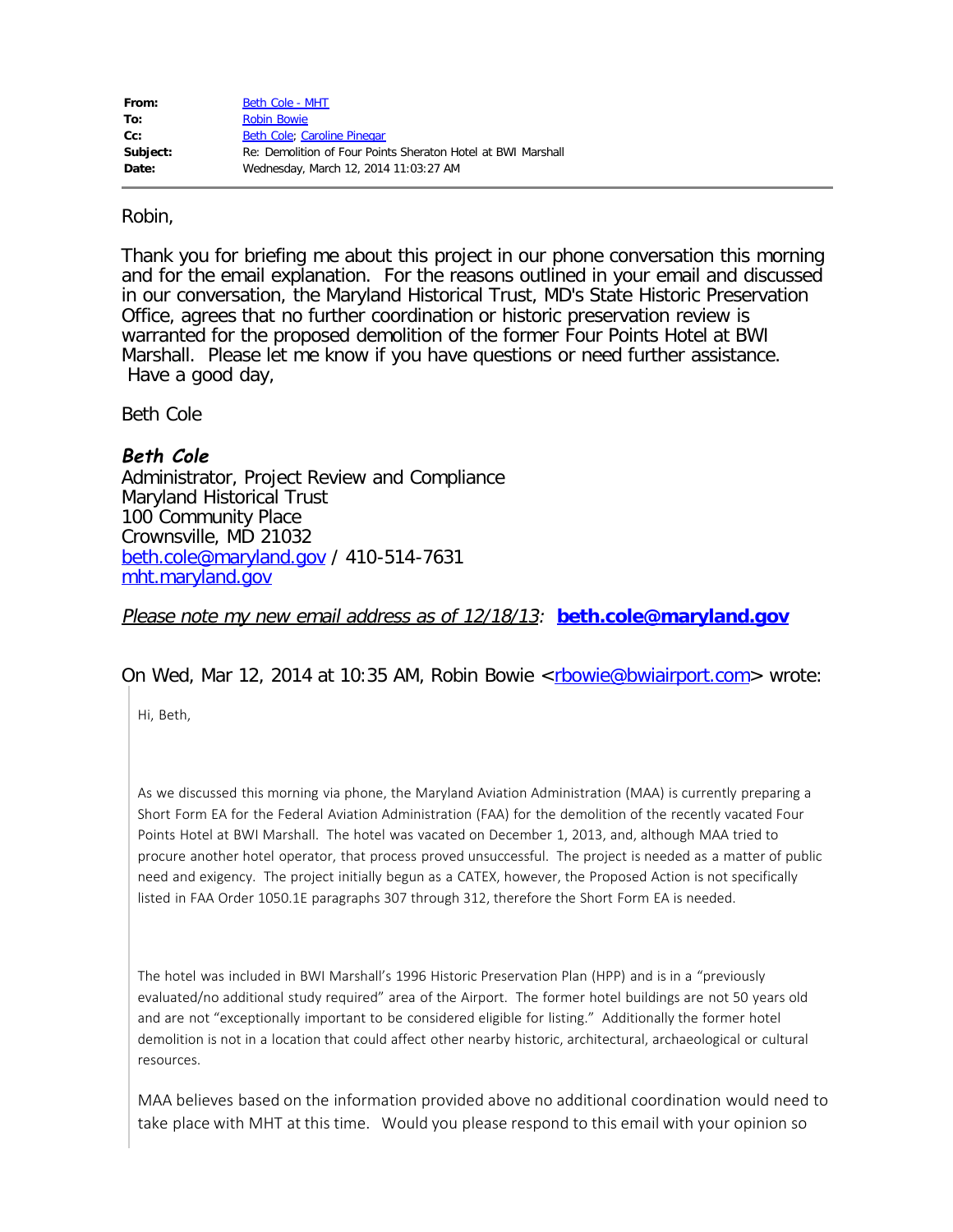that we may include this information in our Short Form EA.

Thanks!

Ms. Robin M. Bowie

Manager, Division of Environmental Planning

Maryland Aviation Administration

Baltimore/Washington International Thurgood Marshall Airport

410-859-7103 (office)

410-859-7082 (fax)

# **[rbowie@bwiairport.com](mailto:rbowie@bwiairport.com)**

### **Mailing Address**

P.O. Box 8766

BWI Airport, MD 21240

## **Overnight Shipping Address**

991 Corporate Boulevard

Linthicum, MD 21090

 $\left|2\right\rangle$ 

Maryland now features 511 traveler information! Call 511 or visit: [www.md511.org](http://www.md511.org/)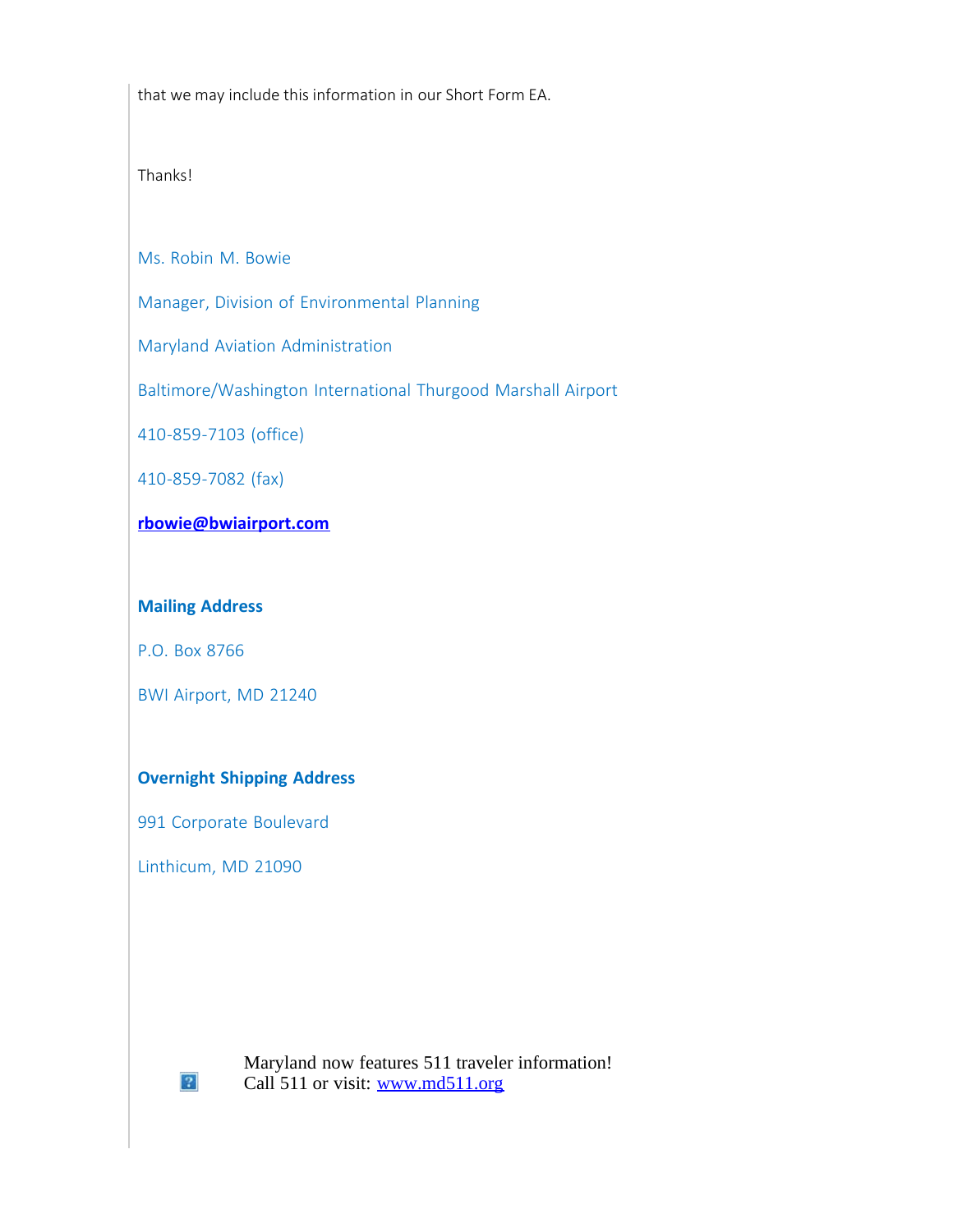

July 22, 2014

Ms. Robin Bowie Manager, Environmental Planning Maryland Aviation Administration Baltimore/Washington International Thurgood Marshall Airport P.O. Box 8766 BWI Airport, MD 21240

### STATE CLEARINGHOUSE RECOMMENDATION

State Application Identifier: MD20140602-0443 **Applicant:** Maryland Aviation Administration Project Description: Notice of Availability for Draft Short Environmental Assessment (EA): Proposed Demolition of Sheraton Four Points Hotel at Baltimore/Washington International Thurgood Marshall Airport (BWI Marshall), Linthicum, Maryland Project Location: Anne Arundel County Approving Authority: U.S. Department of Transportation DOT/FAA **Recommendation:** Consistent Including General Comment(s)

Dear Ms. Bowie:

In accordance with Presidential Executive Order 12372 and Code of Maryland Regulation 34.02.01.04-.06, the State Clearinghouse has coordinated the intergovernmental review of the referenced project. This letter constitutes the State process review and recommendation based upon comments received to date. This recommendation is valid for a period of three years from the date of this letter.

Review comments were requested from the Maryland Department(s) of Business and Economic Development, Natural Resources, Transportation, the Environment, Anne Arundel County and the Maryland Department of Planning, including the Maryland Historical Trust. As of this date, Anne Arundel County has not submitted comments. This recommendation is contingent upon the applicant considering and addressing any problems or conditions that may be identified by their review. Any comments received will be forwarded.

The Maryland Department(s) of Business and Economic Development, Natural Resources, Transportation and the Maryland Department of Planning, including the Maryland Historical Trust found this project to be consistent with their plans, programs and objectives.

The Department of Natural Resources stated that to the extent possible, please recycle and reuse materials derived from demolition.

The Department of Transportation stated that "as far as can be determined at this time, the subject has no unacceptable impacts on plans or programs."

| Martin O'Malley, Governor      | Richard Eberhart Hall, AICP, Secretary     |  |
|--------------------------------|--------------------------------------------|--|
| Anthony G. Brown, Lt. Governor | Amanda Stakem Conn, Esq., Deputy Secretary |  |
|                                |                                            |  |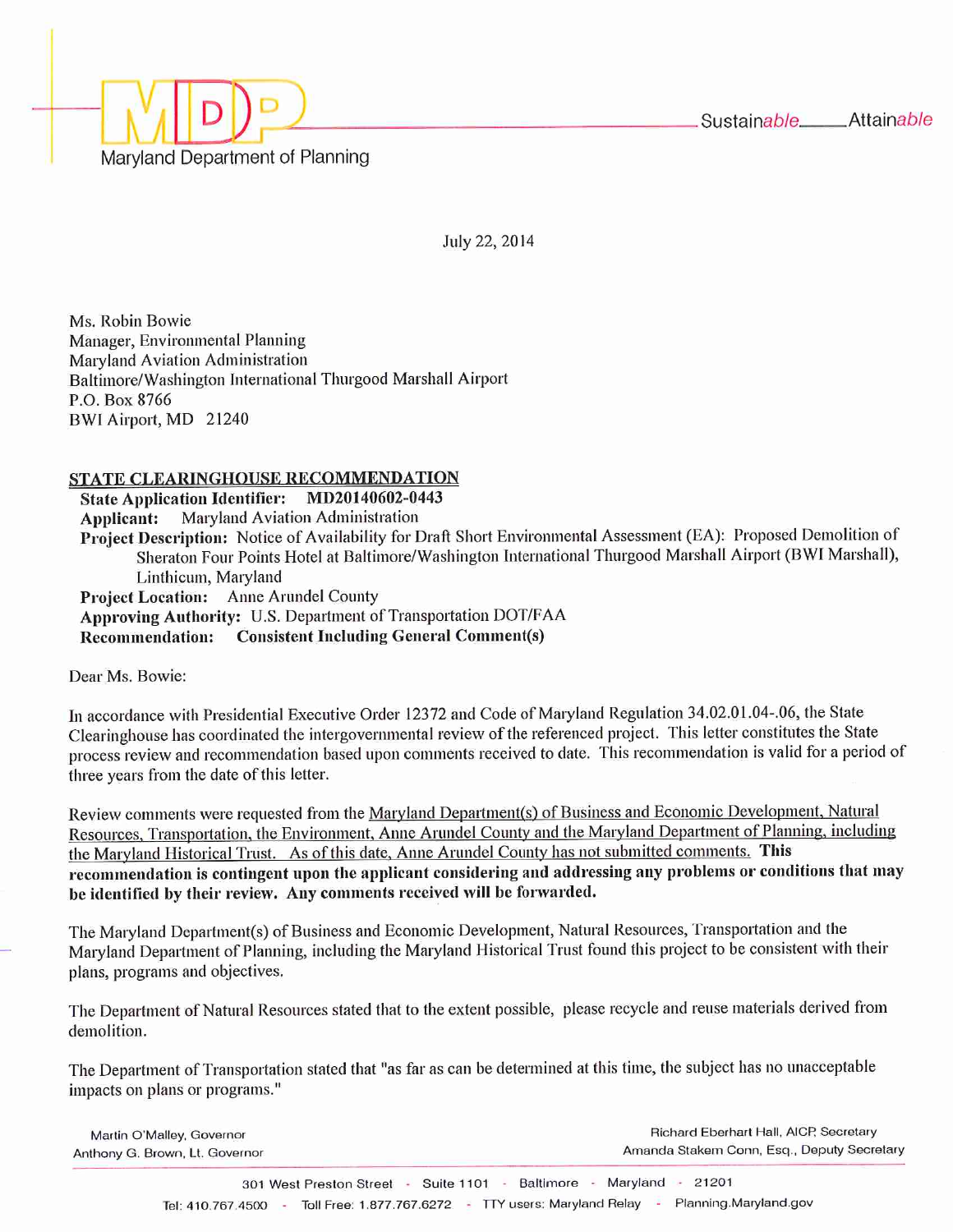Ms. Robin Bowie July 22, 2014 Page 2 State Application Identifier: MD20140602-0443

The Maryland Historical Trust has determined that the project will have "no effect" on historic properties and that the federal and/or State historic preservation requirements have been met.

The Maryland Department of Environment found this project to be generally consistent with their plans, programs and objectives, but included certain qualifying comments summarized below.

If the proposed project involves demolition – Any above ground or underground petroleum storage tanks that may  $1.$ be on site must have contents and tanks along with any contamination removed. Please contact the Oil Control Program at (410) 537-3442 for additional information.

Any solid waste including construction, demolition and land clearing debris, generated from the subject project,  $\overline{2}$ . must be properly disposed of at a permitted solid waste acceptance facility, or recycled if possible. Contact the Solid Waste Program at (410) 537-3315 for additional information regarding solid waste activities and contact the Waste Diversion and Utilization Program at (410) 537-3314 for additional information regarding recycling activities.

The Waste Diversion and Utilization Program should be contacted directly at (410) 537-3314 by those facilities 3. which generate or propose to generate or handle hazardous wastes to ensure these activities are being conducted in compliance with applicable State and federal laws and regulations. The Program should also be contacted prior to construction activities to ensure that the treatment, storage or disposal of hazardous wastes and low-level radioactive wastes at the facility will be conducted in compliance with applicable State and federal laws and regulations.

Any contract specifying "lead paint abatement" must comply with Code of Maryland Regulations (COMAR) 4. 26.16.01 - Accreditation and Training for Lead Paint Abatement Services. If a property was built before 1950 and will be used as rental housing, then compliance with COMAR 26.16.02 - Reduction of Lead Risk in Housing; and Environment Article Title 6, Subtitle 8, is required. Additional guidance regarding projects where lead paint may be encountered can be obtained by contacting the Environmental Lead Division at (410) 537-3825.

The proposed project may involve rehabilitation, redevelopment, revitalization, or property acquisition of 5. commercial, industrial property. Accordingly, MDE's Brownfields Site Assessment and Voluntary Cleanup Programs (VCP) may provide valuable assistance to you in this project. These programs involve environmental site assessment in accordance with accepted industry and financial institution standards for property transfer. For specific information about these programs and eligibility, please contact the Land Restoration Program at (410) 537-3437.

Any statement of consideration given to the comments(s) should be submitted to the approving authority, with a copy to the State Clearinghouse. The State Application Identifier Number must be placed on any correspondence pertaining to this project. The State Clearinghouse must be kept informed if the approving authority cannot accommodate the recommendation.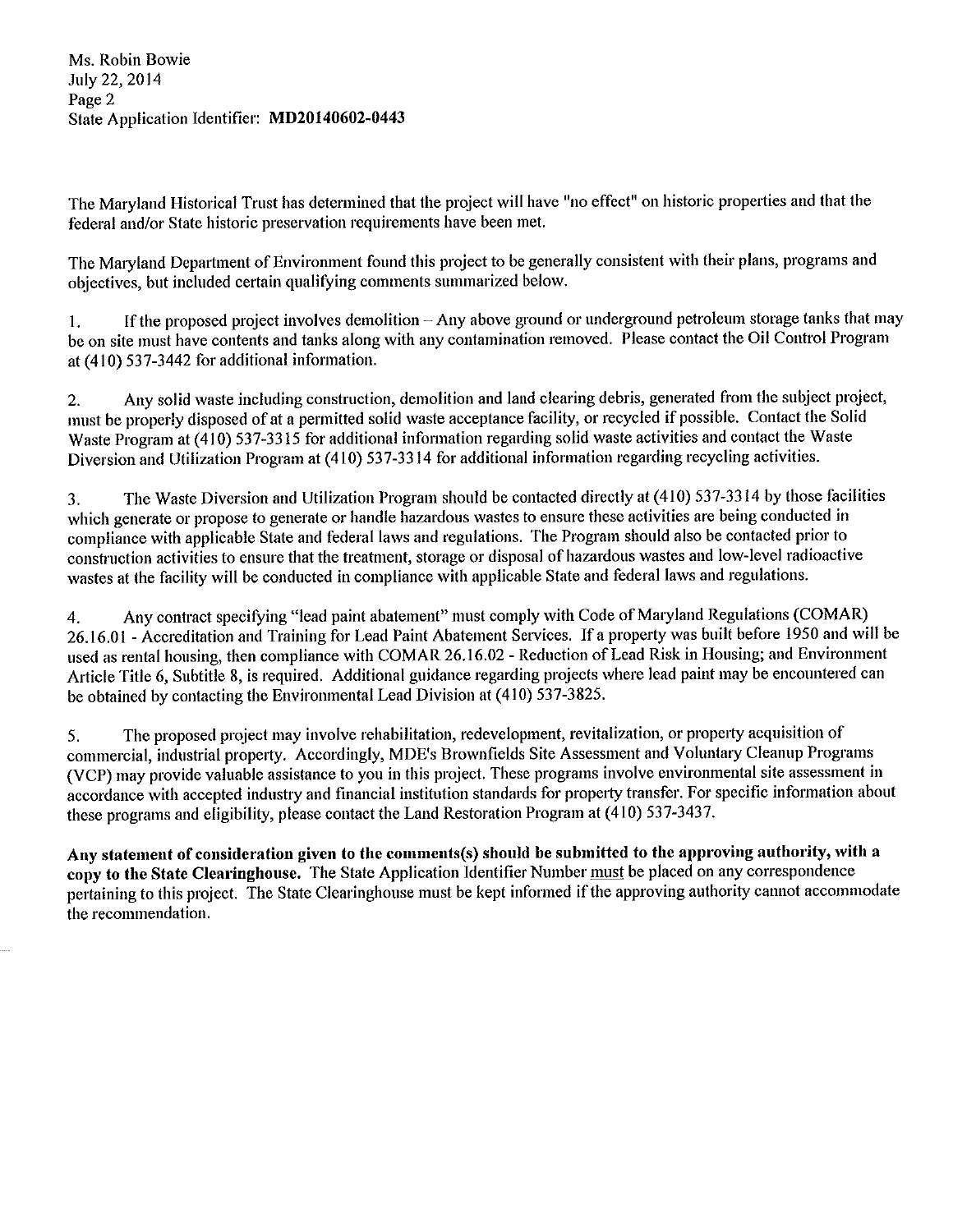Ms. Robin Bowie July 22, 2014 Page 3 State Application Identifier: MD20140602-0443

Please remember, you must comply with all applicable state and local laws and regulations. If you need assistance or have questions, contact the State Clearinghouse staff person noted above at 410-767-4490 or through e-mail at nasrin.rahman@maryland.gov. Also please complete the attached form and return it to the State Clearinghouse as soon as the status of the project is known. Any substitutions of this form must include the State Application Identifier Number. This will ensure that our files are complete.

Thank you for your cooperation with the MIRC process.

Sincerely, Inda C. Janey, J.D., Assistant Secretary

LCJ:NR

cc:

Tammy Edwards - DBED Amanda Degen - MDE

Greg Golden - DNR Melinda Gretsinger - MDOT Debra Falconer - ANAR Peter Conrad - MDPL

Beth Cole - MHT

14-0443\_CRR.CLS.doc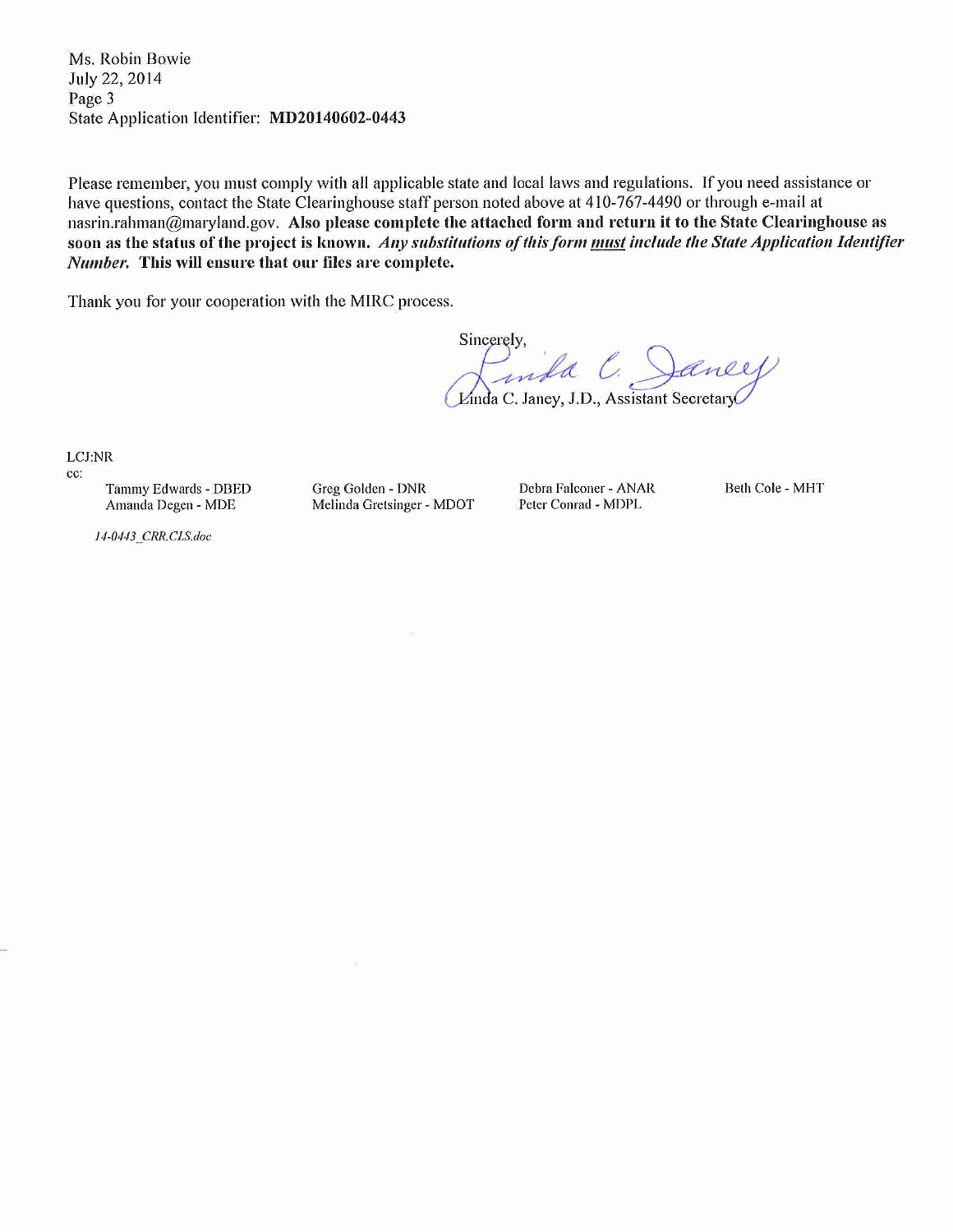

Martin O'Malley, Governor Anthony G. Brown, Lt. Governor

Richard Eberhart Hall, AICP, Secretary Amanda Stakem Conn, Esq., Deputy Secretary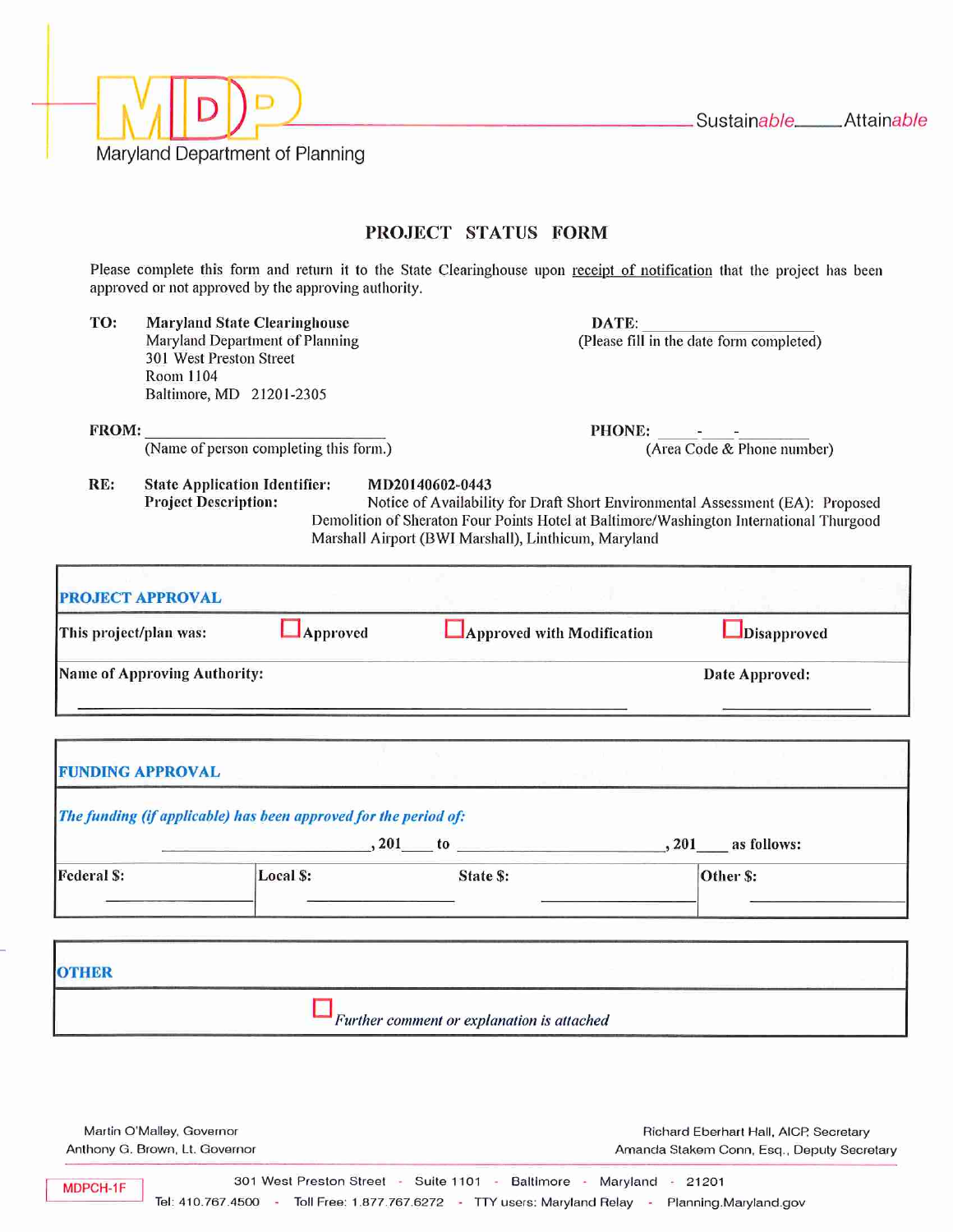**Document:** Draft Short Environmental Assessment Form: Proposed Demolition of Sheraton Four Points Hotel at BWI Marshall **Submitted:** For Public and Agency Review (30-day comment period, 6/3/14-7/3/14)

| $\pmb{\sharp}$ | <b>Reviewer</b>                                    | <b>Date</b> | Comment                                                                                                                                                                                                                                                                                                                                                                                                                                                                                           | <b>Action</b>                                                                                                                                                                                                                                                                                                                                     | <b>Section</b>                                                                         |
|----------------|----------------------------------------------------|-------------|---------------------------------------------------------------------------------------------------------------------------------------------------------------------------------------------------------------------------------------------------------------------------------------------------------------------------------------------------------------------------------------------------------------------------------------------------------------------------------------------------|---------------------------------------------------------------------------------------------------------------------------------------------------------------------------------------------------------------------------------------------------------------------------------------------------------------------------------------------------|----------------------------------------------------------------------------------------|
| $\mathbf{1}$   | Maryland Department of<br><b>Natural Resources</b> | 7/22/14     | To the extent possible, please recycle and reuse<br>materials derived from demolition.                                                                                                                                                                                                                                                                                                                                                                                                            | Added to Section (R) Solid Waste: "In<br>accordance with MDE recommendations, any<br>solid waste including demolition and land<br>clearing debris will be properly disposed of at a<br>permitted solid waste acceptance facility, or<br>recycled if possible."                                                                                    | Section (R)<br>Solid Waste                                                             |
| $\overline{2}$ | Maryland Department of<br>Transportation           | 7/22/14     | As far as can be determined at this time, the subject<br>has no unacceptable impacts on plans or programs.                                                                                                                                                                                                                                                                                                                                                                                        | Comment noted.                                                                                                                                                                                                                                                                                                                                    | No edits.                                                                              |
| $\overline{3}$ | <b>Maryland Historical Trust</b>                   | 7/22/14     | The project will have "no effect" on historic properties<br>and the federal and/or State historic preservation<br>requirements have been met.                                                                                                                                                                                                                                                                                                                                                     | Added to Section (M) Historic, Architectural,<br>Archeological or Cultural Property:<br>"Furthermore, in response to the Draft EA, the<br>MHT commented that they had "determined<br>that the project will have 'no effect' on historic<br>properties and that the federal and/or State<br>historic preservation requirements have been<br>met."" | Section (M)<br>Historic,<br>Architectural,<br>Archeological<br>or Cultural<br>Property |
| 12             | Maryland Department of<br>the Environment (MDE)    | 7/22/14     | Found the project to be generally consistent with their<br>plans, programs and objectives.                                                                                                                                                                                                                                                                                                                                                                                                        | Comment noted.                                                                                                                                                                                                                                                                                                                                    | No edits.                                                                              |
|                | <b>MDE</b>                                         | 7/22/14     | If the proposed project involves demolition $-$ Any<br>above ground or underground petroleum storage<br>tanks that may be on site must have contents and<br>tanks along with any contamination removed. Please<br>contact the Oil Control Program at (410) 537-3442 for<br>additional information.                                                                                                                                                                                                | Added to Section (L) Hazardous Materials: "No<br>aboveground or visual evidence of<br>underground storage tanks were observed on<br>the property."                                                                                                                                                                                                | Section (L)<br>Hazardous<br>Materials                                                  |
|                | <b>MDE</b>                                         | 7/22/14     | Any solid waste including construction, demolition and<br>land clearing debris, generated from the subject<br>project, must be properly disposed of at a permitted<br>solid waste acceptance facility, or recycled if possible.<br>Contact the Solid Waste Program at (410) 537-3315<br>for additional information regarding solid waste<br>activities and contact the Waste Diversion and<br>Utilization Program at (410) 537-3314 for additional<br>information regarding recycling activities. | Added to Section (R) Solid Waste: "In<br>accordance with MDE recommendations, any<br>solid waste including demolition and land<br>clearing debris will be properly disposed of at a<br>permitted solid waste acceptance facility, or<br>recycled if possible."                                                                                    | Section (R)<br>Solid Waste                                                             |

**State Application Identifier:** MD 20140602-0443